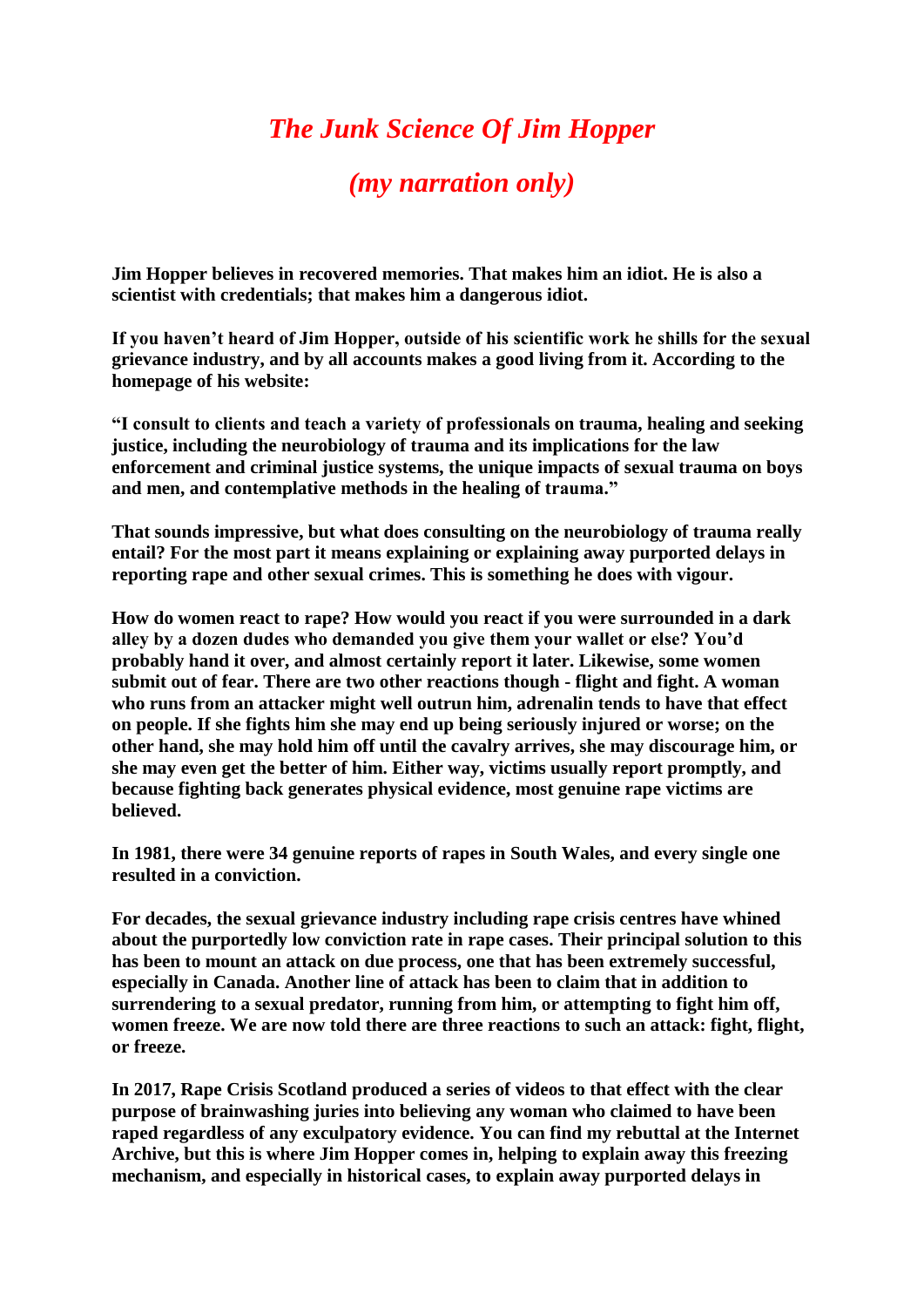**reporting, including by enlisting repressed memories. The Blasey Ford case contains elements of both.**

**You may recall that in their desperation to prevent the elevation of Brett Kavanaugh to the United States Supreme Court, the Democrats went to extraordinary lengths, including enlisting Christine Blasey Ford, who claimed she had been the victim of an attempted rape by Kavanaugh and one of his classmates at a house party some thirtyfive years previously. Dr Ford was unable to give any details about this party, and in an October 2018 blog for** *Scientific American***, Jim Hopper asked why can't Christine Blasey Ford remember how she got home?**

**The obvious answer for Jim is that she was traumatised, and had also repressed the memory of this shocking assault. Incredibly, Kavanaugh was able to produce exculpatory evidence, which led some people to suggest Ford had made an honest mistake. Ann Coulter made an excellent point that people will sometimes import public figures into their memories; Coulter illustrated this with prosaic examples from her own, personal experience. Another person who was prepared to give Ford the benefit of the doubt was the vlogger Ali Alexander, until he did some further research then realised Ford was simply lying.**

**In 1997, Kavanaugh's schoolfriend Mark Judge published a book in which he mentioned house parties of the sort described by Ford. But he gave no details of the venue. Alexander reasoned that Ford had read this book and built on it.**

**Instead of blasting Ford, the Republicans brought in the experienced sex crimes prosecutor Rachel Mitchell to question her very passively. Mitchell was able to show Ford had lied on two material points - her second front door and her purported fear of flying - both of which were somehow said to be connected with her phantom Kavanaugh experience.**

**Finally, any hope any jurist of reason might have had of believing Ford was exploded when her attorney made a stunning admission about her client's motivation. Sadly, none of this will impress a true believer like Jim Hopper.**

**On his website, Hopper pours scorn on the work of Elizabeth Loftus, the world's leading expert on false memories. He trashes her famous Bugs Bunny experiment, suggesting this unique, wise-cracking rabbit could somehow be confused with furry Disneyland creatures.**

**In his short two part video** *How Memory Works***, he points out correctly that memories are stored in different parts of the brain, and that they can be dredged up from the subconscious by smells and other stimuli, but herein lies the danger. How do we know these memories are real? Here are two shocking examples.**

**Late one night in 1979, Kevin Green left his heavily pregnant wife Dianna in bed and went out to buy a takeaway meal. When he returned to their Tustin, California home, he found Dianna barely alive; she had been beaten savagely and raped within a small window of opportunity. Although the doctors were unable to save her baby, they did manage to save Dianna, barely, but she had no memory of that terrible night, and had also regressed to a child-like state.**